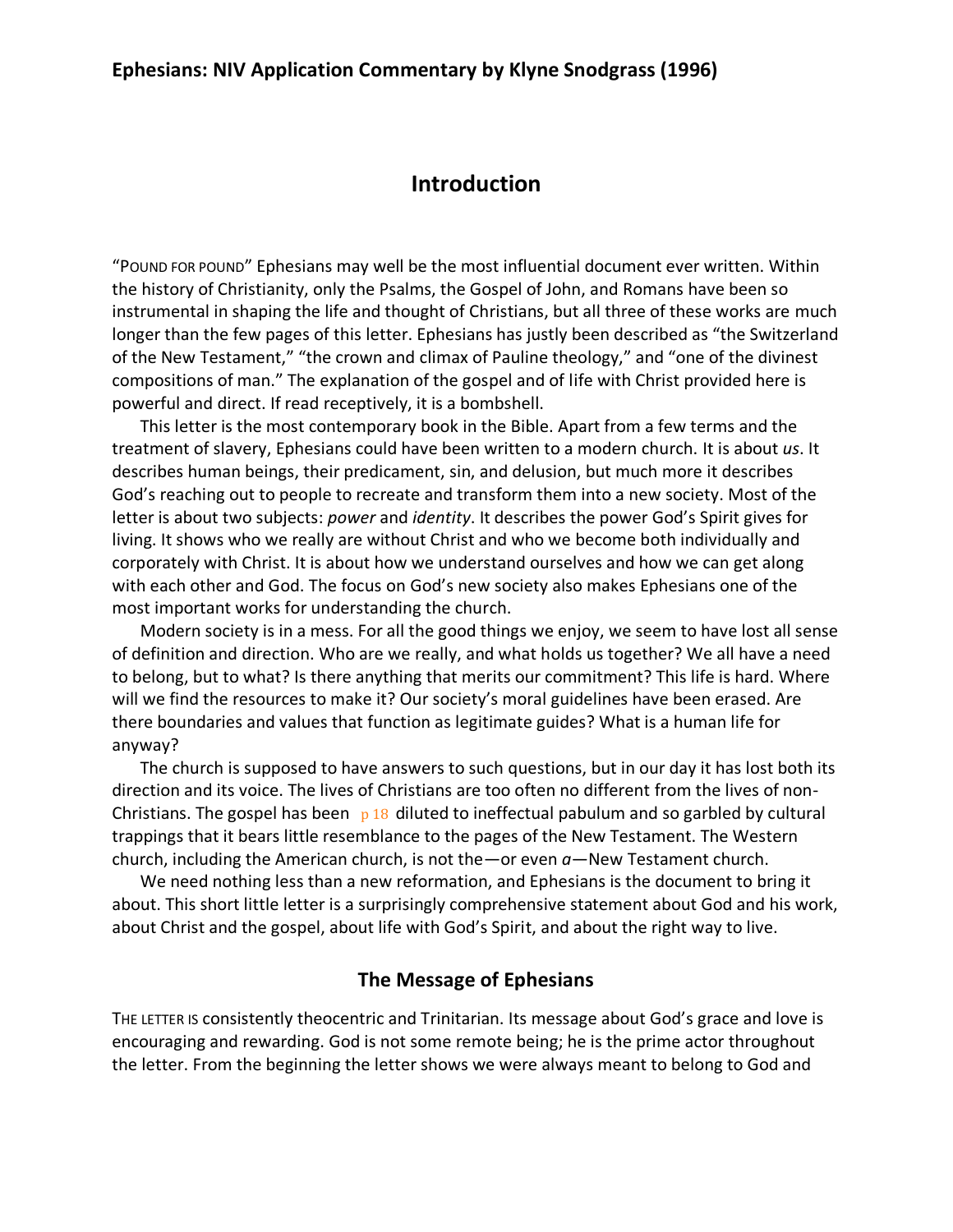that God has been and is at work to make the reality of our relationship with him happen. In Christ and by the Spirit God brings us to himself and gives us what we need for life.

All the privileges of life are found in *union with Christ* and conveyed by the Spirit. Ephesians presents a gospel of union with Christ more powerfully than any other New Testament letter. Nothing short of attachment to him will rescue us from the human plight, and nothing can define us as human beings more than attachment to him. From living with him we learn how to live for him.

The understanding of the gospel in Ephesians challenges and redefines the superficial understanding of the gospel prevalent in our day. This gospel requires people to act; this faith works. Believers have a responsibility to make choices and to change the pattern of their lives. An easy believism or passive faith cannot survive under the penetrating message of this letter.

Repeatedly Ephesians distinguishes one's former way of life with life in Christ. These *formerly-now* contrasts offer a painful but realistic assessment of life without God, and they also give engaging descriptions of conversion and its effects. Nowhere else in the Bible is conversion so clearly described as here. In fact, the contrast in 5:8 functions as a summary of much of the letter: "For once you were darkness, but now you are light in the Lord. Live as children of light." Such portrayals of life before and with Christ are designed to keep people from living like everyone around them and to call them to mirror their relation with Christ in their daily lives.

Consequently, Ephesians provides some of the most direct and practical guidelines for living found in Scripture. Not every subject is covered by any means, but the foundation and guidelines are so clear that application to  $p_1$  19 other issues follows directly. Be warned, however: Ephesians does not give a list of rules to follow, nor can response be superficial or easy. This letter requires us to change our inner being and character in a radical way. Life can no longer merely happen, for all our activity must now take place in, to, and for the Lord. Truth and love as defined by Christ become the twin forces guiding all else. In fact, Ephesians has more focus on truth and love than nearly all other New Testament documents.

The concern for truth and love undergirds an emphasis on relationships, both between God and human beings and among people. Ephesians is relentlessly relational. All relations in this letter are viewed—not individualistically—but from the perspective of union with Christ. From life with Christ we relate to God and to others. We are part of Christ and part of each other (cf. 4:25; 5:30), a statement that also functions as a fitting summary of what it means to be a Christian. Not surprisingly, then, the themes of unity, peace, and the body of Christ have a dominant role in the letter. We come to God bound to Christ and to the other believers in him. God is honored in the company of people bound together in Christ.

In explaining what this group is and how it functions, Ephesians provides some of the most insightful theological thinking on the church in the New Testament. Various images—body, building, family, and marriage—combine to stress interrelatedness, belonging, connection, and mutuality. Our world is fractured by racism, individualism, and classism, and all of us know the pain and the enormity of these problems. Ephesians holds up another model, one that destroys racism and divisions, for it tells of God's providing a wholeness that binds us together. Our churches need to recover their identity as corporate representations of people being joined together in Christ. Ephesians tells us how to be the church.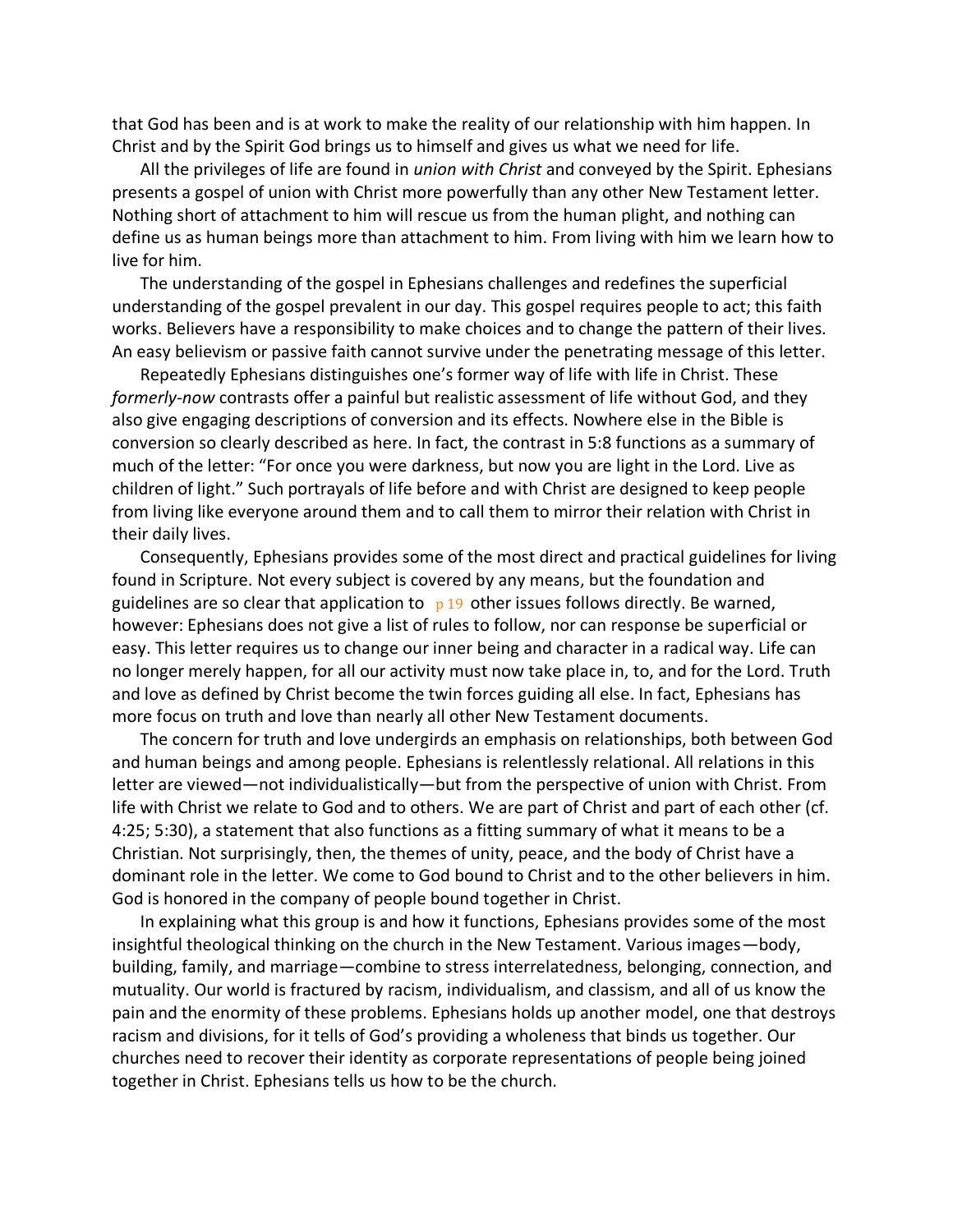One of the largest failures of the church is in worship and prayer. Ephesians does not discuss these subjects; rather, a good deal of Ephesians *is* worship and prayer. The first chapter is entirely praise and prayer, a primer on worship that demonstrates how to worship and engages us in worship. Possibly the first three chapters are prayer. Also, Ephesians throughout incorporates worship language from the early church, so much so that large chunks of the letter have been identified by scholars as tradition or hymns that Paul borrowed from earlier sources. Not all such identifications are convincing, but Ephesians is prime material for learning how to worship and pray.

Furthermore, Ephesians focuses on evangelism, though the focus is much different than the halting attempts of the modern church. The theology of  $p 20$  the gospel and the understanding of the church presented in Ephesians require us to rethink how evangelism is done. This letter has the potential to revitalize how we do evangelism.

With all the concern about Christian identity, Ephesians also has a pervasive emphasis on the mind. The revelation that comes in the gospel changes our thinking process. Conversion is a renewal of the mind, a transition from a darkened stupor to alert and enlightened wisdom. Too often Christians neglect the treasure of their own minds, and our churches and our society show it. Life's problems are large, and threats to life and right living are real, but Ephesians will not allow us to fear or retreat. Rather, it calls us to think, to learn, to become wise, and to act. If you are not willing to work mentally, Ephesians asserts that Christianity is not the religion for you.

Ephesians truly is the letter for today. This is the message we need, for it tells us who we are, who God is, and what we are to do. It tells us that for Christians the origin and recipient of every act is Jesus Christ (see esp. 6:5–9). This letter, almost two thousand years old, comes as the word of God, seeking entrance with us and response from us. It offers both direction and confidence for living. We and our churches need to make this letter part of our very being.

## **What Is This Letter?**

DESPITE THE GRANDEUR of the letter and the breadth of its influence, Ephesians is something of an enigma. We do not know to whom the letter was sent, from where it was sent, or why it was sent. (Those who do not accept Paul's authorship would add *by whom it was sent*.) All of Paul's letters include a co-author like Timothy or Silas except Romans and Ephesians, the two most influential Christian letters. It is startling that precisely for these two New Testament letters their purpose continues to be a matter of serious debate.

More detailed treatment of introductory issues may be found in the standard New Testament introductions and technical commentaries. In this commentary a summary of the most important issues is provided, as well as an assessment of the options and an indication of how decisions affect the application of the letter. The most important subjects requiring analysis are the letter's destination, purpose, and authorship, which are to some degree intertwined. p 21

#### **Destination**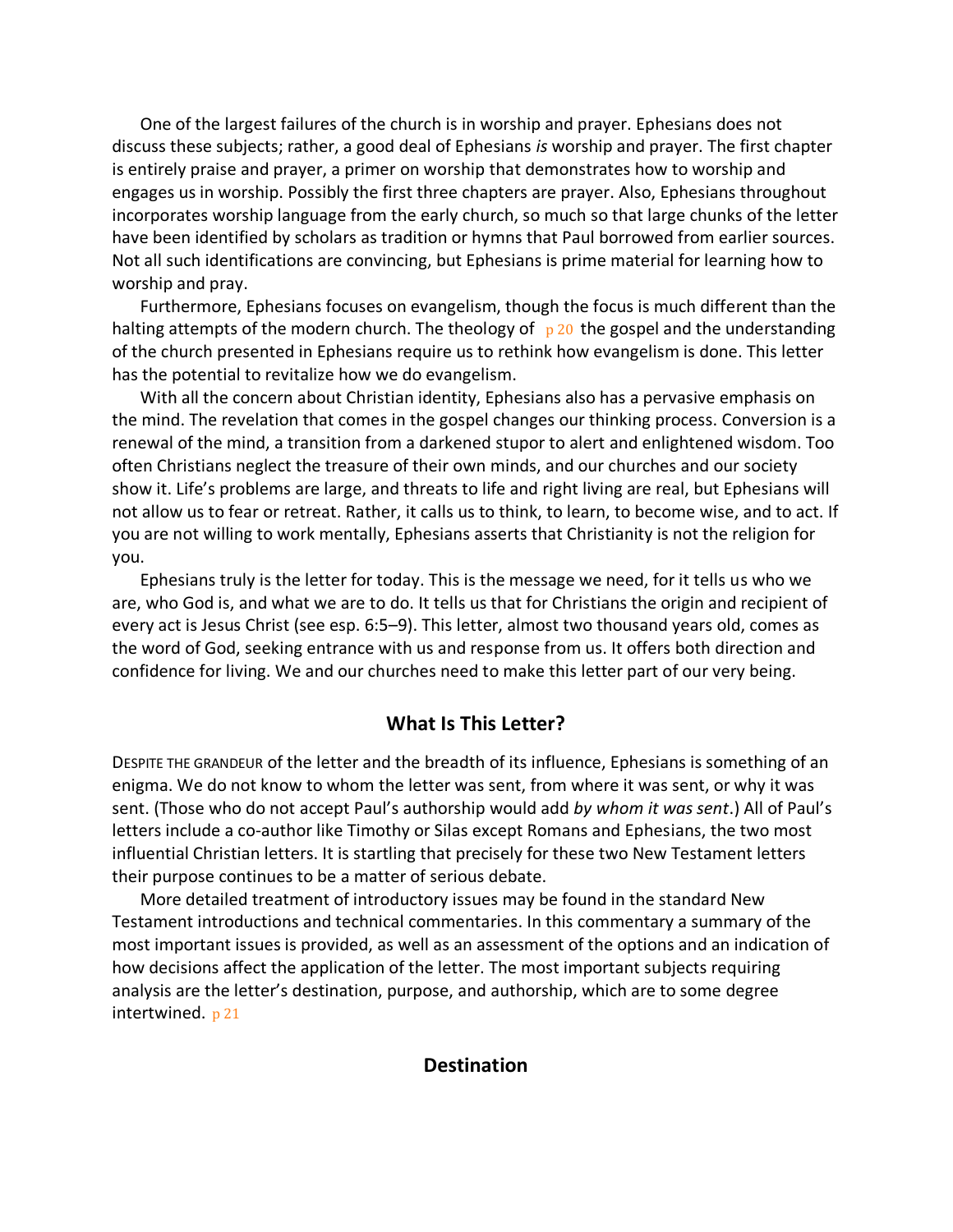TWO FACTORS MAKE Ephesus unlikely as the destination of the letter. (1) The words "in Ephesus" are omitted in several early witnesses, including p46, which dates to the beginning of the third century and is the earliest manuscript we have of this letter. A few scholars argue that Ephesus was the original destination and that the city's name has been removed to make the letter acceptable to a broader audience. Most scholars, however, recognize that "in Ephesus" has been added later to the text. The problem is that without the "address," verse 1 does not make much sense. Several emendations have been proposed, but although interesting, none is convincing. $6$  The suggestion that the letter is a circular letter to be read in more than one place is probably correct, but the hypothesis that the original letter left a blank to be filled in by Tychicus, the letter carrier (cf. 6:21–22), is without foundation.

(2) Most likely the author did not know the readers personally. The statements in 1:15; 3:2– 4; and 6:23–24 do not sound like comments of someone with firsthand knowledge of his readers. According to Acts, Paul spent better than two years in Ephesus and was emotionally attached to the believers there. If this letter were to Ephesus, one would expect it to have more of the warmth evidenced in Philippians instead of the general tone it has.

Obviously then, specific knowledge of Ephesus—as amazing as this ancient city was—does not help us much in interpreting the letter. We may safely assume that the letter was a general letter to Gentile believers in southwestern Asia Minor and that it became identified with Ephesus as the most important city between Rome and Antioch.

### **The Purpose of the Letter**

THE PURPOSE OF the letter is directly tied to the question of authorship. Over a century ago Adolf Jülicher felt constrained to accept Pauline authorship because no convincing hypothesis could explain why a Pauline disciple would compose such a letter. This is still the case, and the strained explanations of  $p 22$  purpose by those advocating authorship by a Pauline disciple show how embarrassing the problem is. The suggestion of E. J. Goodspeed, for example, that Ephesians was intended to introduce a collection of Paul's letters, is rarely accepted. What would motivate a pseudonymous author to write just this general material for an unspecified audience?

The difficulty is obvious in the discussion of A. Lincoln, who believes the letter was written by someone other than Paul. After summarizing the letter, he admits this "summary may appear not to amount to very much, hardly to have been worth the effort.…" He suggests its original readers needed to be reminded of the debt they owed to Paul, but why was that important twenty or more years after his death, and is this letter the way to achieve the goal? Lincoln further suggests that the local concerns that prompted Colossians were still around and needed addressing, $12$  but the more Ephesians is brought into the context of the situation in Colossians, the more likely it was written by Paul at about the same time.

R. Schnackenburg's solutions are no more helpful. In his view the author addresses pastoral concerns of his time, which are not easy to determine. He suggests a *crisis* of leadership that the author of Ephesians noted in a *nonspecific* manner because of diverse local conditions, but which he nevertheless considered *ominous*. Schnackenburg concludes that "we are justified in talking of a 'spiritual crisis' which is mirrored in the muted admonition of Eph." The juxtaposition of "muted" and "crisis" shows the improbability of the hypothesis.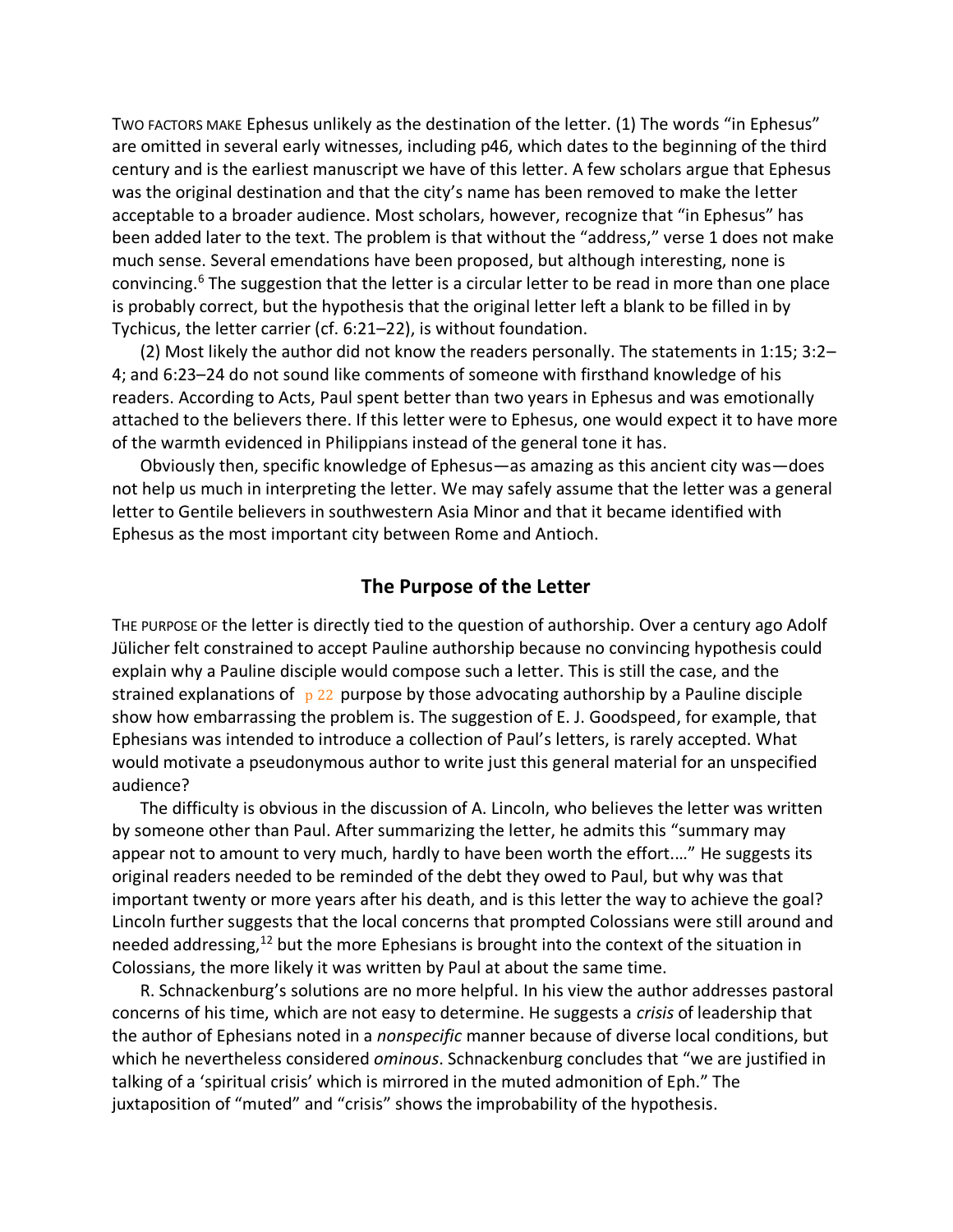No crisis appears to be addressed in Ephesians, and no specific opponents are attacked. Why would a pseudonymous author write a general letter with no particular purpose? Until a convincing explanation surfaces as to why someone would compose a letter like Ephesians and what that person was trying to accomplish by sending it out as a letter of Paul, the explanation of non-Pauline authorship cannot be judged as attractive or compelling.

On the other hand, if the letter is from Paul, its purpose is still difficult to detect. It is so general that it almost appears to be a sermon or tract dressed up as a letter. In fact, some have suggested Ephesians is a baptismal homily or a sermon for renewing baptismal vows. This is unlikely, although 4:22–24 is probably a baptismal confession. Even though the subject matter in this document is general, this is a genuine letter and its form should not be slighted.  $p/23$ 

The key to understanding the purpose of Ephesians lies in Colossians. There Paul did address a problem, one in which Christians were being belittled and disqualified and were in danger of being led astray by other religious teachings (Col. 2:4–23). The problem was exacerbated by the embarrassment of Paul's imprisonment. The Colossians also were Christians Paul had not met, but notice the depth of feeling expressed for these Gentile believers in 2:1–5. Even though he did not know them, they belonged to his ministry. His desire for them was that they would be *encouraged and united in love and would understand* fully the mystery of God in Christ. That is precisely the purpose of Ephesians. After addressing the specific problem in Colosse, and with the same depth of feeling for Gentile Christians, Paul wrote a more general letter to encourage, unite, and inform all the believers in that area.

Ephesians, then, has as its main purpose *identity formation*. It seeks to shape believers by reminding them how wonderful God's work in Christ is, how significant their unity with Christ is, and what living for Christ looks like. It is a letter of definition and encouragement.<sup>16</sup> Paul sought to ground, shape, and challenge his readers so that they might live their faith.

#### **Authorship**

THE WITNESS OF the early church for the influence of Ephesians as a letter from Paul is extensive. It was referred to early and often, from Clement of Rome (A.D. 95) on. It is quoted by Ignatius and Polycarp and included both in Marcion's canon of Paul's letters (about 140) and in the Muratorian Fragment (usually dated about 180).

Moreover, Ephesians claims to be by Paul and has Pauline language and theology. Not until the nineteenth century was its authenticity as a Pauline letter questioned.

Yet in our day, the authorship of the letter is heavily debated, and in academic circles it is increasingly not respectable to argue for Pauline authorship. However, despite the frequency with which Pauline authorship is denied, the case against Ephesians is *not* obvious. The situation is not like  $p \, 24$  the Pastoral Letters, where major differences in language exist. The language and thought of Ephesians are still very much Paul's own. Even those who reject Paul's authorship speak of the writer as pondering Paul's letters (especially Colossians) so intimately that they became part of the equipment of his mind. But if Ephesians is so Pauline, why was the authorship ever questioned?

Usually obstacles to Paul's authorship are divided into several categories: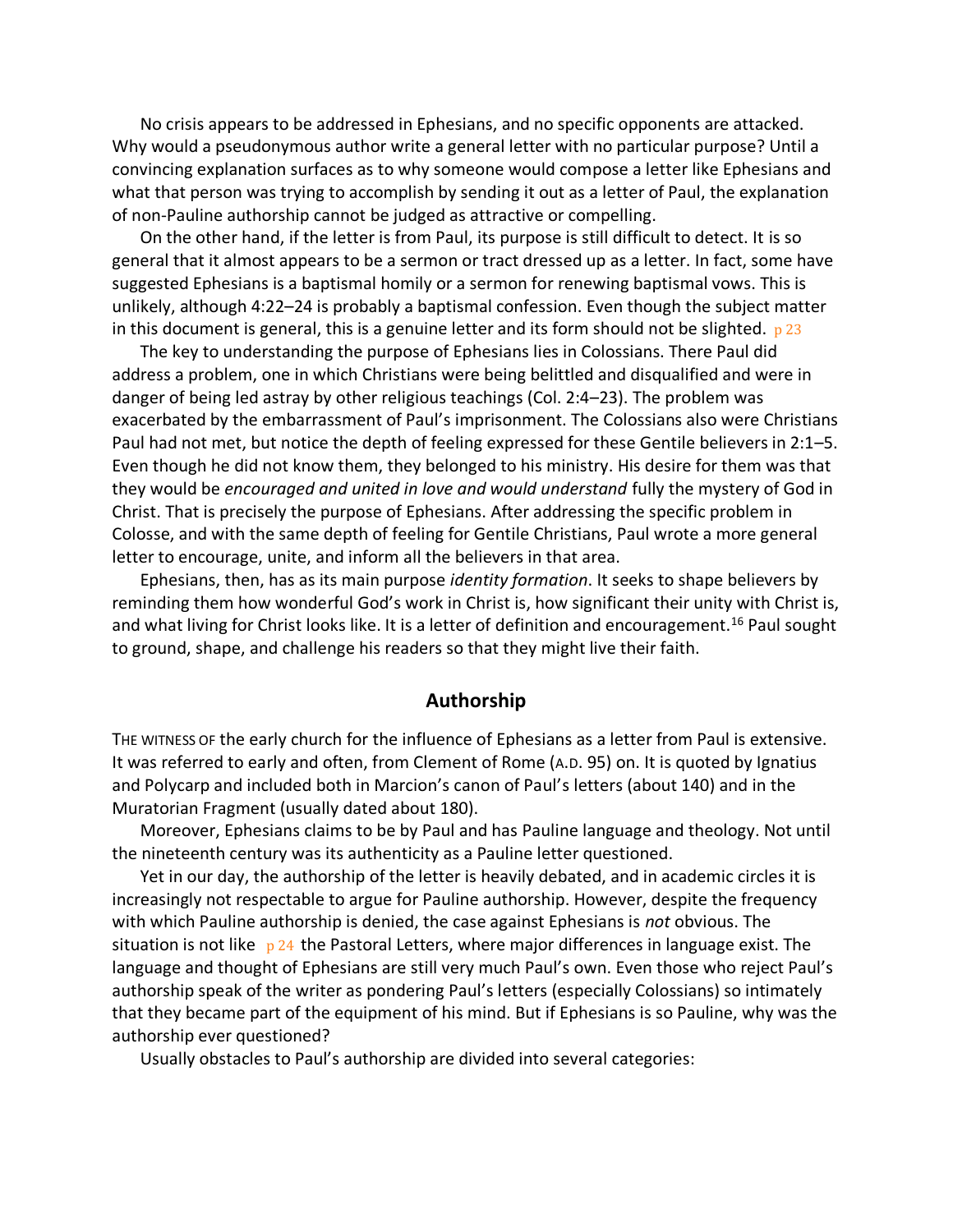- (1) *Linguistic and stylistic arguments*. For example, Ephesians uses "in the heavenly realms" (which Paul's other letters only use as an adjective) and "the devil" instead of "Satan" (as in his undisputed letters). Ephesians is much more liturgical and expansive, having long sentences and numerous prepositional phrases and genitive ("of") constructions.
- (2) *Historical arguments*. The Jew-Gentile controversy is settled, and "the barrier" broken down in 2:14 is easier to understand after the destruction of the temple in A.D. 70.
- (3) *Literary considerations*. The relation of Ephesians to Colossians and other New Testament letters suggests dependence of the author on these other writings. Furthermore, the comments in 2:20 and 3:1–13 suggest too lofty a view of the apostles and of Paul to be understood as coming from Paul. Would Paul have spoken of the "*holy* apostles" (3:5)?
- (4) *Theological differences with the authentic letters*. The word *church* in Ephesians refers to the universal church, whereas in Paul's other letters it usually refers to a local church. The death of Christ is supposedly diminished. The terms *body* and *mystery* are supposedly used in slightly different ways from other Pauline letters.

Such issues are not irrelevant, but they are not difficult to treat. The linguistic and stylistic variations are not out of bounds, particularly given the subject matter and the fact that much of Ephesians is doxology and prayer. If the letter was written around A.D. 60, the problem of the Judaizers would not be at the fore. In fact, the tone of Romans is already different from Galatians, and the concern for the unity of Gentiles and Jews in Ephesians is similar to Paul's concern in Romans. The other theological differences can be accounted for if the letter was intended as a circular letter and if a primary concern was unity. The death of Christ is still very much a theme of Ephesians, despite assertions to the contrary (see 1:7; 2:13–16; 5:2).  $p \times 25$ 

True, Ephesians *is* different in some respects, but most of the objections raised are a smokescreen. At bottom, the rejection of Pauline authorship is based on two items: its relationship with Colossians and the description of Paul and the apostles and prophets in 2:20 and 3:1–13 (especially 3:4–5), which seems to exalt Paul's own role and that of the apostles excessively. Decisions on these items usually determine conclusions about authorship.

**The relation to Colossians**. Colossians should be read repeatedly when interpreting Ephesians, for the two are intimately related, somewhat like the relation of Romans and Galatians, (though the parallels there are not as extensive). Approximately 34 percent of Colossians is paralleled by about 25 percent of Ephesians. The parallels are not exact and rarely exceed five words in succession. The one exception to this is—of all places—the instructions to Tychicus, for which the two letters have thirty-two words in common and are almost in verbatim agreement.<sup>20</sup>

These are the facts; all else is theory. Are the parallels evidence of one mind (Paul's) writing two letters in the same time frame—one addressed to a specific church with a specific problem and the other more general and addressed to a broader area? Or are the parallels evidence of a Pauline disciple who is responsible for one or both letters?

**The description of Paul and the apostles (2:20 and 3:1–13).** The description of the apostles and prophets as part of the foundation of the church (2:20) is understandable, at least as long as metaphors are not viewed inflexibly. The apostles and prophets do have a founding role, as evidenced also in Revelation 21:14, where the wall of the heavenly city is said to have twelve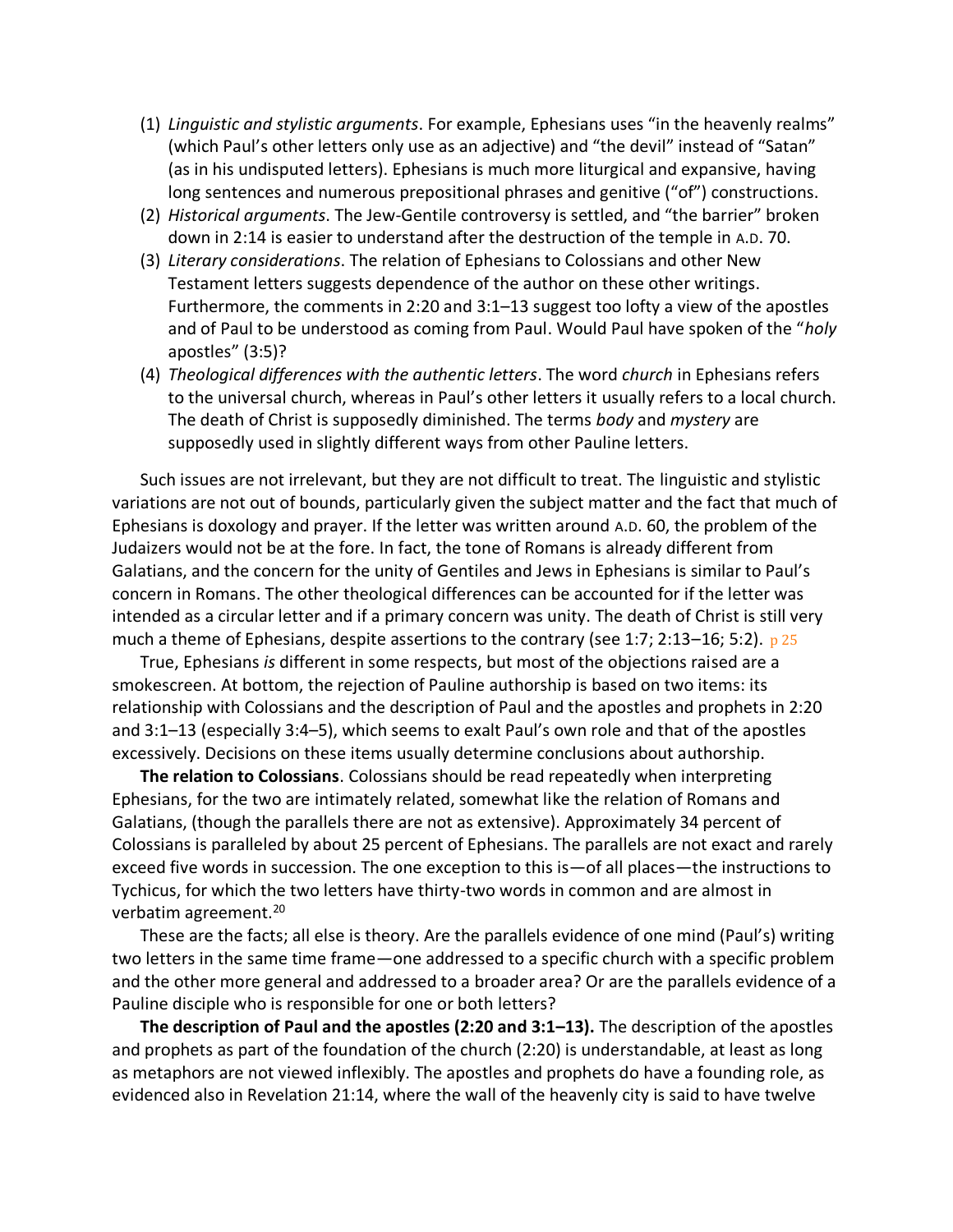foundations, on which are the names of the twelve apostles. The focus of Ephesians 2:20 is not on the apostles and prophets personally, but on their contribution as teachers who established the faith. The intent with this verse is no different from Colossians 2:7 ("rooted and built up in him,  $p \, 26$  strengthened in the faith as you were taught"), even though Colossians makes no reference to the people doing the teaching.

The material in 3:1–13 presents at the same time the strongest argument against Pauline authorship (3:5) and some of the strongest arguments for Pauline authorship. The seemingly self-centered statements about Paul's own apostolic role, for example, have led those who reject Pauline authorship to conclude these verses are the attempt by a pseudonymous writer to claim Paul's authority and theology for himself. At the same time, they see the selfidentification in 3:8 ("less than the least of all God's people") as "theatrical … artificial exaggeration … forced and unnatural." On the other hand, those who accept Paul's authorship reject such judgments, see the description in 3:8 as the "very hallmark of apostolic authenticity," and argue no disciple of Paul would dream of giving him so low a place. At least we must recognize that the tone and attitude of verse 8 is close to the words in 1 Corinthians 15:8–10 and 2 Corinthians 10–12.

Tension clearly exists between Paul's exaltation of his apostolic office (3:3–7) and his humility (3:8), but this phenomenon is common in his unquestioned letters. Paul had a high view of his apostolic office, insisted on the legitimacy of that office, and would take a backseat to no one. In 2 Corinthians 3:1–4:6 he even saw the revelation in his gospel as superior to the revelation to Moses and comparable to the creation of light! His rank as an apostle depended on the revelation of the risen Lord to him, and both the book of Acts and his letters insist that the revelation to him included a call to take the gospel to the Gentiles (see Acts 9:15; 22:21; 26:17; Rom. 1:1–5; Gal. 1:15–17). At the same time he knew he was unworthy of this ministry, for he had persecuted the church (1 Cor. 15:8–10).

The most troublesome language is the expression "*holy* apostles and prophets" (3:5), for which no parallel exists in Paul's letters. Is this indication of a later age venerating people like Paul? At first glance this seems convincing and would explain 2:20 as well, but a closer look diminishes the force of this argument. The worrisome word is *holy*, but that is because we read into that word an aura that suggests exaltation, reverence, and veneration. Remember that Paul's most common way to refer to Christians is *the holy ones* (NIV *saints*). The word means nothing more than "those whom God has set apart." If that is the connotation in 3:5, then no veneration by a past age p 27 is present. The word *holy*, in other words, is not a sufficient basis to reject Pauline authorship. I would suggest that nothing more is intended by 3:5 than one finds in Romans 1:1–5, where Paul describes himself as "called to be an *apostle* and *set apart* for the gospel of God" and as one who has received "grace and apostleship" to bring about the obedience of faith among the Gentiles. This description of the apostles and prophets in Ephesians 3 fits with the purpose of encouraging the readers and should be compared to Paul's self-description as an ambassador of Christ in 6:20.

Moreover, what would a pseudonymous writer have gained by using such language (including 3:1–13)? Why would he refer to Paul as a prisoner and make nothing of his imprisonment? We can understand Paul's feeling deeply about his Gentile mission and trying to emphasize it, but why would a pseudonymous author do that? Nor may we argue that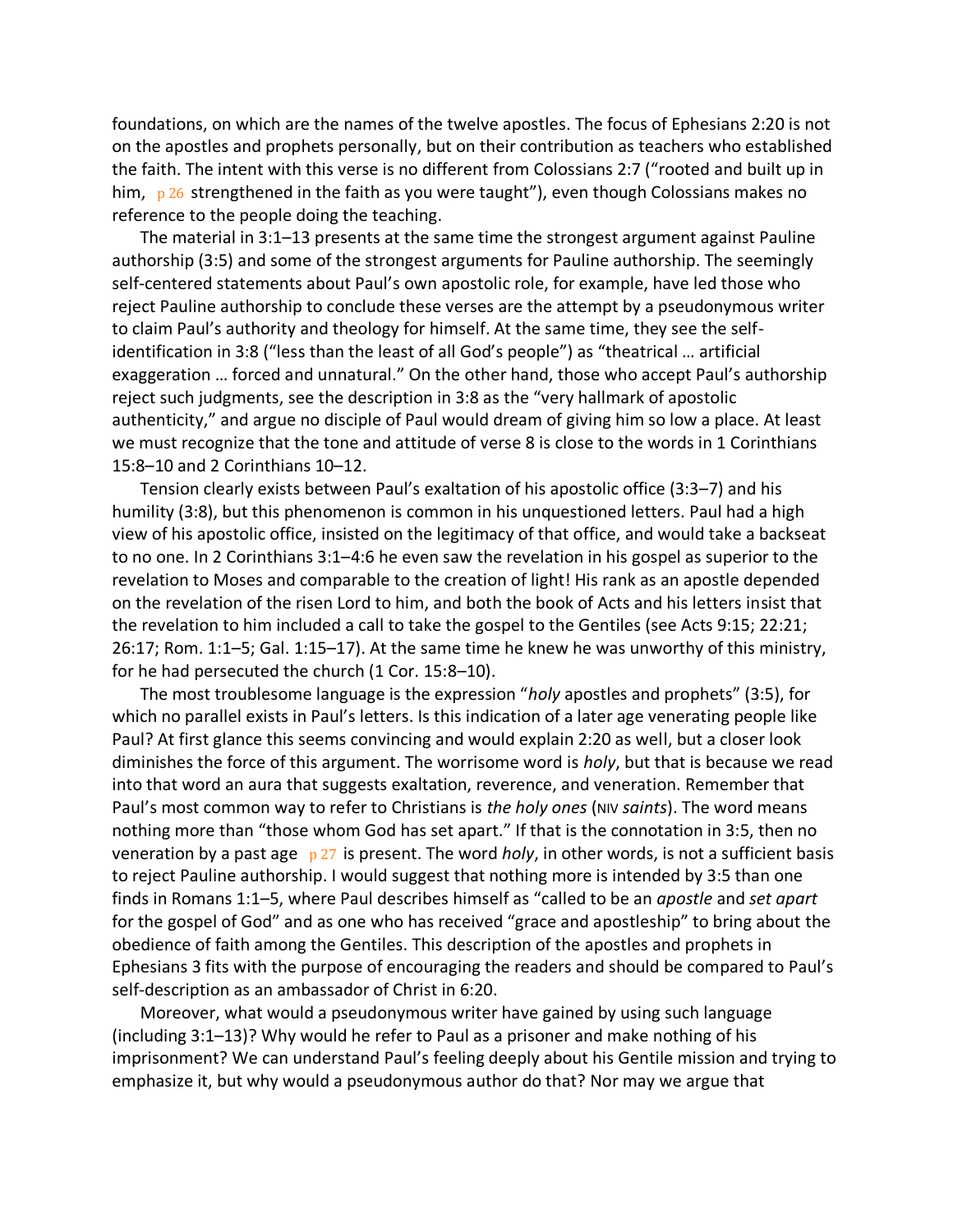pseudonymity is a mere innocent literary device with no intent to deceive, and yet say that statements such as those in 3:1, 13 and 6:19–20 are "attempts at verisimilitude."

In fact 3:13 and 6:19–20 may be keys in this discussion. If they are from Paul, these verses show the same concern he has in Philippians that Christians not be depressed because he is in prison. If written by a pseudonymous author, these verses accomplish little. Why warn people not to be discouraged over a man who has long been dead or ask people to pray for him?

In the end a decision about authorship will be made on some understanding of why  $3:1-13$ is included. In my opinion these verses express ideas passionately held by Paul and are paralleled in his unquestioned letters. Why they would be included by a later pseudonymous writer is unclear. I have a hard time imagining such an author investing so much and making so little of what he wants his readers to do with the material.

**Other factors**. Three additional factors deserve consideration. (1) Although pseudepigraphy is a proven literary device in the ancient world, too little attention has been given to the subject of pseudepigraphal letters.  $p 28$  Paul warns about the possibility in 2 Thessalonians 2:2 in such a way that it is clear he does not condone the practice. Also, from all the evidence we have, the early church rejected known pseudepigraphal writings.<sup>31</sup> Until we do a better job explaining both the specific motivations of a pseudepigraph, who the real readers are, and how the letter addresses them, any theory of pseudonymity must be viewed as inadequately based.

(2) The hypothesis of an imitator of Paul creates problems. The author would be a person who had read Paul's letters, especially Colossians, so much that he (or she) became a *mirror* of Paul, not just someone who sounds a bit like Paul. Does the human mind even operate this way, particularly on the basis of a letter as short as Colossians? Would a first-century imitator even attempt to adhere to the style of his source? No evidence exists that this happened. Who is this marvelous mystery theologian who mirrors and even exceeds Paul, but has left no other known trace? Why would this person copy verbatim the instructions to Tychicus, the least important part of the letter? As G. B. Caird indicated, there are difficulties in attributing Ephesians to Paul, but these are insignificant in comparison with the difficulties of attributing it to an imitator.<sup>34</sup>

(3) Most important, Ephesians has extensive parallels in language and style with the Qumran scrolls. Despite the fact that these extensive parallels were detailed over thirty-five years ago, few people have done justice to their implications. No other document in the New Testament is as close to the Qumran material as Ephesians, especially in the liturgical sections. These parallels not only show the writer was Jewish, they virtually require an early  $p$   $29$  date for the letter. The later the date of Ephesians is set and the more the letter is removed from a Jewish context, the more difficult it is to account for the parallels.<sup>37</sup> The Qumran community was destroyed in A.D. 66, and Judaism changed significantly after A.D. 70. If the letter is dated between A.D. 80 and 95, what made a Jew in Asia Minor sound so much like the Judaism of Qumran?

**Options concerning authorship**. Various possibilities exist for resolving the authorship question. Alternatives include the following:

- (1) The letter was written by Paul. Whether an amanuensis was used is of little relevance. The date of the composition depends on which of Paul's imprisonments are alluded to:
	- (a) if Ephesus, the letter would date about A.D. 55;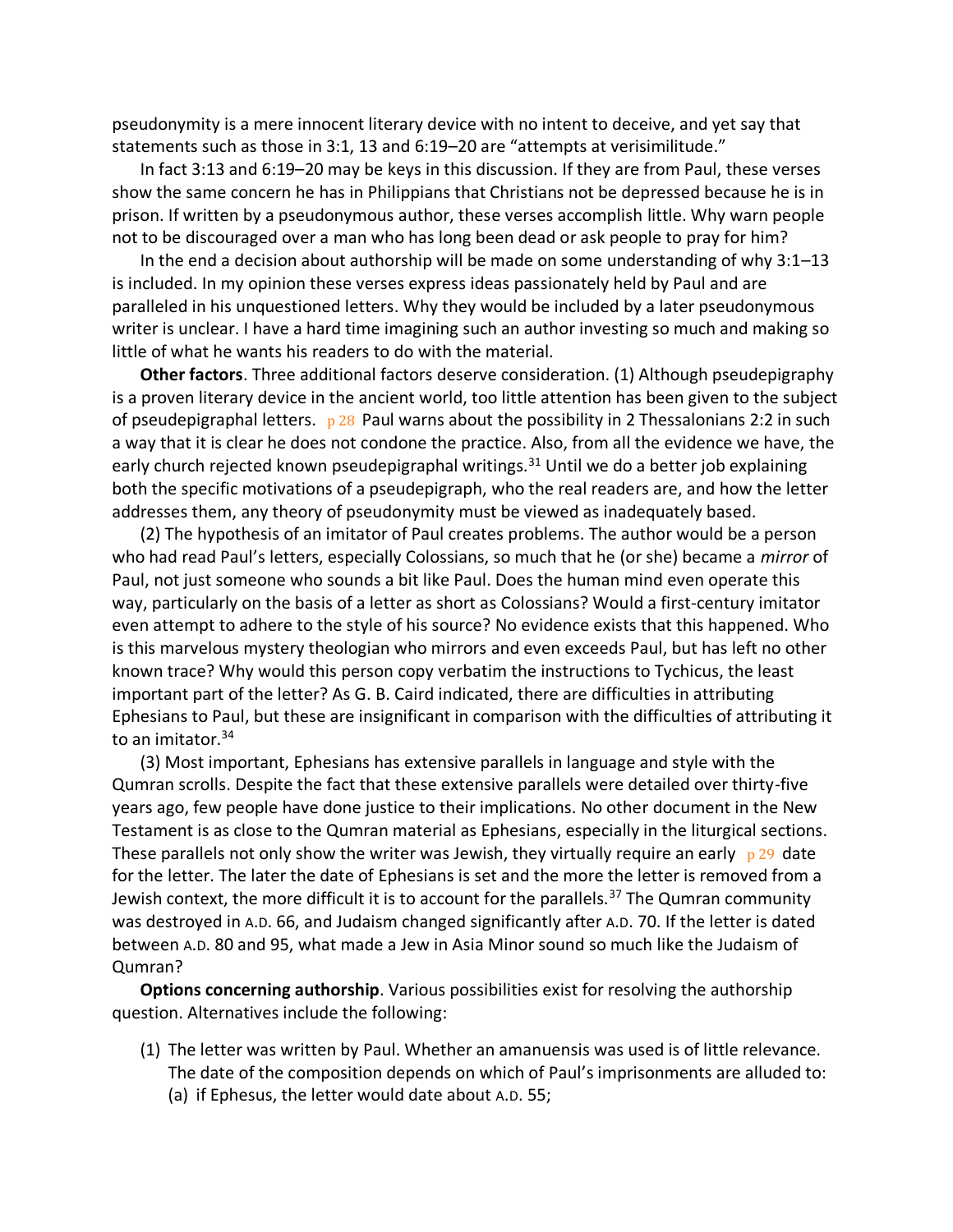- (b) if Caesarea, about A.D. 58;
- (c) if Rome, about A.D. 60. While a case can be made for any of these imprisonments, the Roman imprisonment is most likely.
- (2) The letter was written by Paul, but has additions added by another hand. This is unlikely, but evaluation of such hypotheses depends on the specific form the suggestion takes. On this approach, the main part of the letter would stem from one of the dates above.
- (3) The letter was written by a close disciple of Paul under his direction and/or following his intent, either while Paul was still in prison or closely after his death. The date again would be between A.D. 60 to 64 or in some variations as late as the early 70s.
- (4) The letter was written by a disciple and imitator of Paul some distance removed from his death. Often this person is left anonymous, but others suggest this disciple was Onesimus or Tychicus. On this approach the date of composition is assigned as early as A.D. 80 and as late as 95.

Almost forty years ago H. J. Cadbury asked cogently, "Which is more likely—that an imitator of Paul in the first century composed a writing ninety or ninety-five percent in accordance with Paul's style or that Paul himself wrote a letter diverging five or ten percent from his usual style?" For me, the answer is obviously the latter.  $p_{1}^{30}$ 

## **What Difference Does it Make?**

WHETHER EPHESIANS IS from Paul or a disciple of his is of major importance for two reasons. (1) If it is not by Paul, it cannot be used to reconstruct Paul's thought and that of the earliest church. Even if only subconsciously, all readers of the Bible carry in their heads a framework by which Scripture is understood. Assumptions about the occasion and time in which a document was written determine how it is understood. We do not read 1 Thessalonians the same way we read Philippians because of differing ideas about Paul the missionary in A.D. 50 and Paul the prisoner in A.D. 60. Do we include Ephesians in the attempt to understand Paul? Numerous books written on Paul's theology disregard Ephesians completely. If Ephesians is by Paul, the picture these works present is skewed.

(2) If Ephesians is not by Paul, it will likely be considered less important than Paul's other letters and will be used with less confidence. Those who date Ephesians to the latter part of the first century often see Ephesians as a movement toward "early catholicism" (usually a negative connotation). On this approach Ephesians is less focused on the Spirit, has less concern for the Parousia, salvation by faith, and Christology, and has more concern with ecclesiology and order. True, Ephesians does show development, but it is not early catholicism.

Those who reject Pauline authorship often argue that no devaluing of Ephesians should result. In reality, however, most of these scholars do consider it less authoritative. So while decisions about authorship and purpose do not necessarily make Ephesians less authoritative, in practice Ephesians is given less attention and less voice. But Ephesians is "the real thing," and it deserves maximum attention and application.